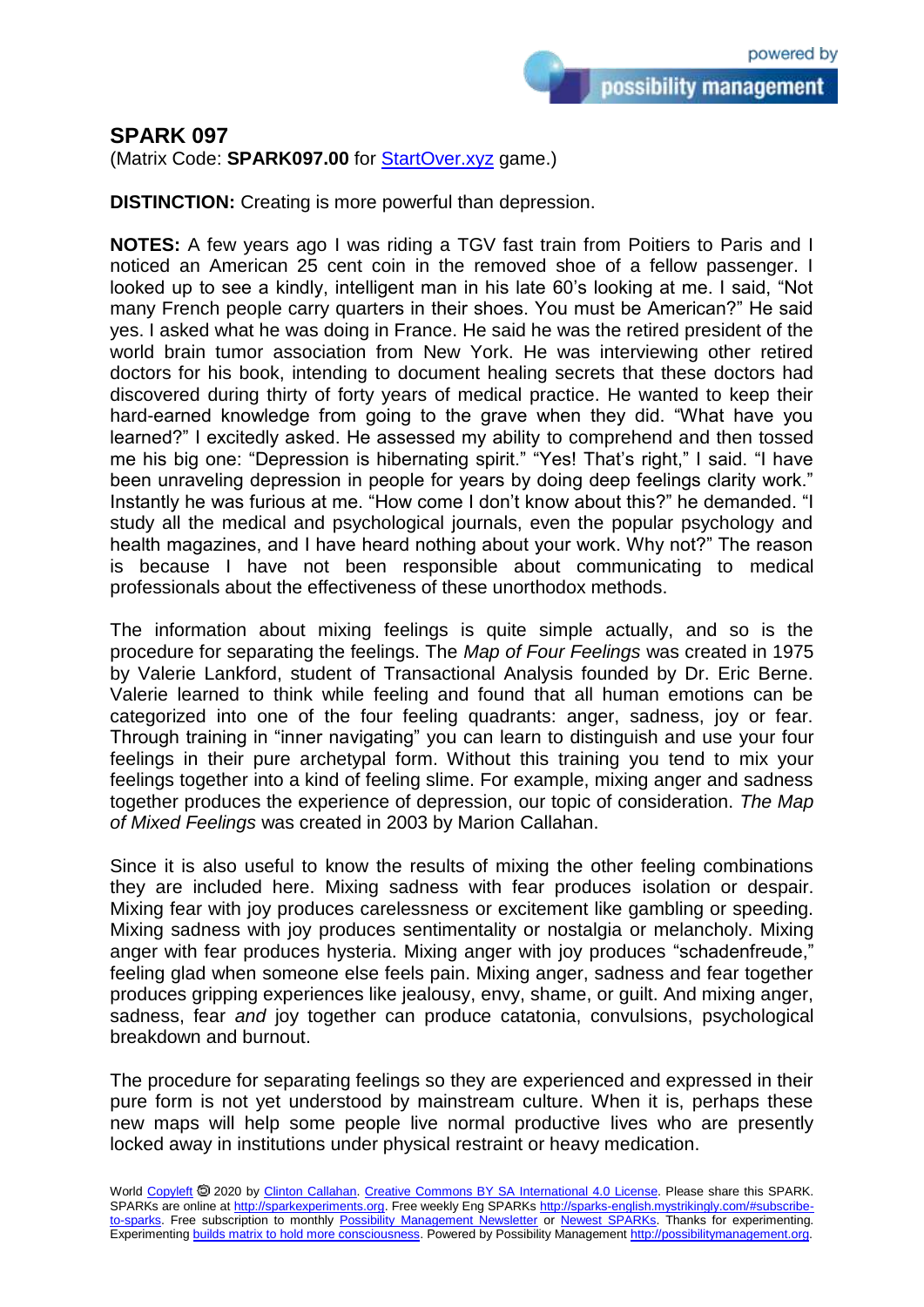## **EXPERIMENTS:**

Use inner navigation to separate your feelings, then use your clarified energy and intelligence resources to create ecstatically rather than talking yourself back into depression.

Almost everyone has experienced minor or significant bouts of depression. The original purpose for developing a habit of mixing anger with sadness is noble: to assure your own survival. It may have been more acceptable to be depressed than to be angry. If you entangle your rage with sadness then your rage is subverted. No one will feel threatened by your rage because there won't be any. Please note that mixing feelings is never bad or wrong. It simply produces certain very predictable results. If other results are desired then other behaviors are required.

Blending your anger with sadness puts your spirit into hibernation. Bringing your spirit out of hibernation has consequences. You should consider the consequences before waking your spirit. When your spirit or essential self is awakened you gain sudden clarity about who you are and what matters to you. Your feelings come back with wisdom and power. Your voice connects to your feelings and intuition. Your empowered feelings may cause spontaneous actions towards fulfilling your destiny that appear with a fierceness that surprises even you! Be sure in your heart, mind, body and soul that having these consequences is what you want before undertaking the following procedures.

Bringing spirit out of hibernation involves two steps. The first step is unmixing the two feelings of anger and sadness. The second step is using the newly clarified resources of anger and sadness to create what you want created. These are Phase 1 and Phase 2 of feelings work mentioned in other SPARKs.

**SPARK097.01** PHASE 1: LEARN TO FEEL BY UNMIXING FEELINGS To disentangle your anger from sadness it helps to lie down in a private space, perhaps on your bed. Tell anyone who may be concerned that you are going to do some feelings work. Tell them that you may make loud noises but they should not worry; you will be all right and you will come back out when you are finished. Lie down on your back. Close your eyes. Take a deep breath to relax, then declare that you are going to separate your anger from your sadness. Remember that you may be feeling both feelings about the same person or incident. This is fine. You can separate the feelings from each other and then use them separately to create appropriate results. Clasp your fingers together with your fingertips facing in towards your chest. Imagine reaching deeply into the tangled mess of anger and sadness in your heart with your fingers. Energetically reach into this emotional "spaghetti" and forcibly pull the rage into your right hand and the sadness into your left hand. This may take a minute or two. Take your time and feel it. Slowly drag your fingers across your chest thoroughly separating the feelings from each other. Put your sadness onto a shelf on your left side – you can return to it later. Bring your purified anger back into your chest with your right hand. Let yourself erupt in pure rage as big and as specifical as it can be, using your voice, your face, your words, and your body movements. Do not hurt yourself. Do not hurt anyone else. This makes it safe to let the rage go and go until it stops by itself, usually after you have made a distinction for yourself, a new decision